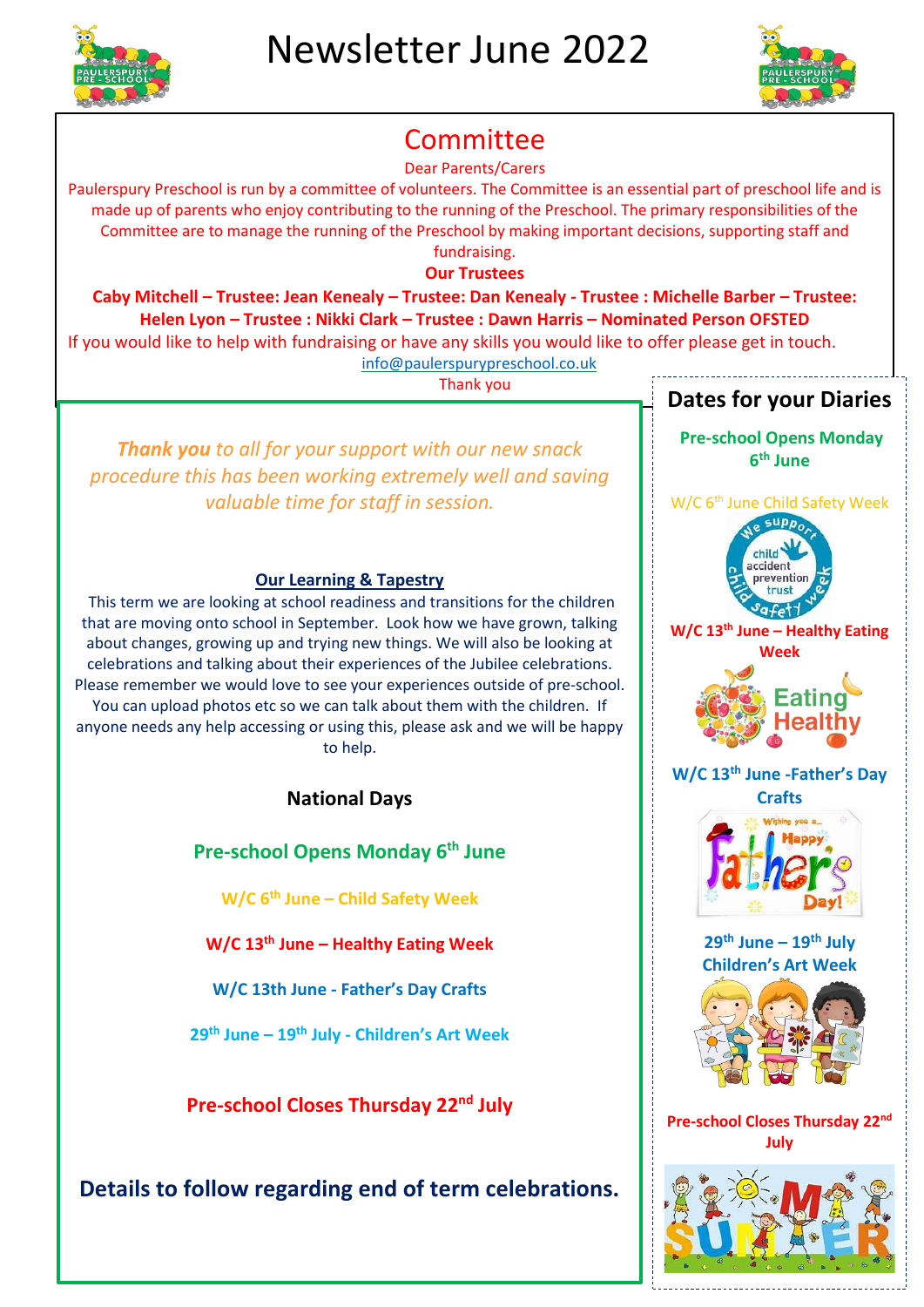

**Sun Hats and Sun cream**

As the weather has warmed up and hopefully the sun will continue to shine the children will need sun hats and sun cream when attending pre-school.

There will be 2 labelled boxes outside when you arrive to setting, one is for sun hats and the other is for sun cream. Sun cream **must** be applied by yourself **before** children come into setting. All day sun cream is preferred, however if this is not possible, please provide a labelled sun cream for us to re-apply in the afternoon after lunch.



**-------------------------------------------------------------------------------------------------------**

We will be introducing a new snack procedure:- there will be three boxes outside

AM snack PM Snack Drink bottles

Children need to have their snacks and drink bottles placed in the relevant boxes, these items must be in a separate bag/box and clearly labelled. This will save staff valuable time in setting and reduce the risk of cross contamination rather than staff having to go through lunch boxes and separate snacks.

Thank you for your continued support with these matters.